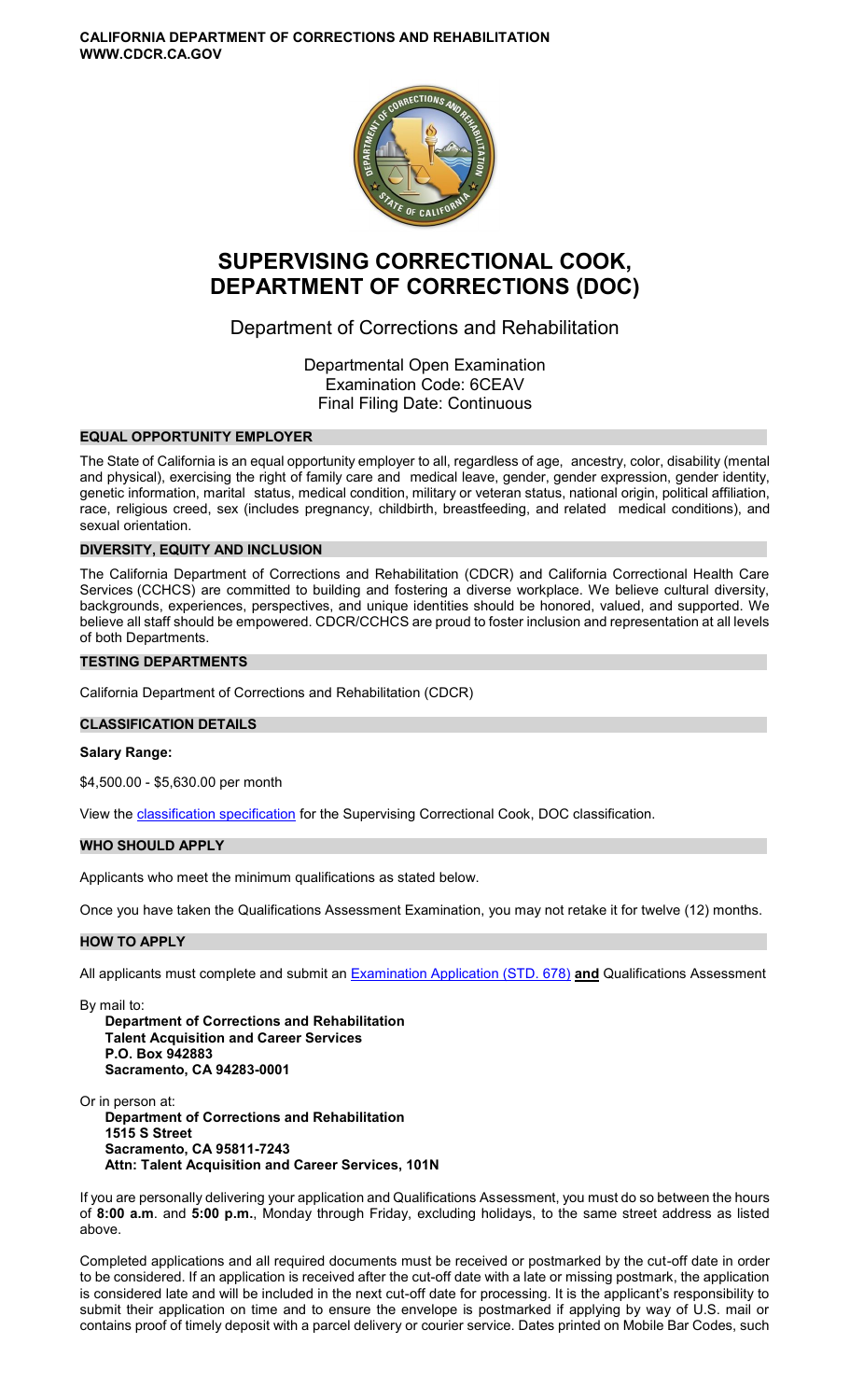#### **SUPERVISING CORRECTIONAL COOK, DOC BULLETIN RELEASE DATE: 1/27/2017**

as the Quick Response (QR) Codes available at the United States Postal Service (USPS), are not considered Postmark dates for the purpose of determining timely filing of an application.

Qualifications Assessments for Supervising Correctional Cook, DOC are available from the CDCR website at: [Supervising Correctional Cook, DOC](https://www.cdcr.ca.gov/careers/supervisingcorrcookdocqa-o-c/) or in person at the street address listed above.

**NOTE:** Only applications with an original signature will be accepted.

## **SPECIAL TESTING ARRANGEMENTS**

If you require special testing arrangements due to a verified disability or medical condition, mark the appropriate box on your Examination Application (STD. 678) and you will be contacted to make specific arrangements. You may also contact Talent Acquisition and Career Services at (916) 322-2545.

## **APPLICATION DEADLINES/REQUIREMENTS**

Candidates must complete and return the Supervising Correctional Cook, DOC Qualifications Assessment along with his/her Examination Application (STD. 678). Candidates who meet the minimum qualifications will have their Qualifications Assessment rated.

All applicants must meet the minimum qualifications for this examination by the cut-off date.

## **TEST DATE**

Applications will be accepted on a continuous basis.

## **Cut-off dates for processing will be:**

| August 2, 2021   | September 1, 2021 | October 1, 2021  | November 1, 2021 |
|------------------|-------------------|------------------|------------------|
| December 1, 2021 | January 3, 2022   | February 1, 2022 | March 1, 2022    |
| April 1, 2022    | May 2, 2022       | June 1, 2022     | July 1, 2022     |

**NOTE:** *Check back periodically as cut-off dates may be added in the future. Additionally, cut-off dates are subject to change or be cancelled at any time. Such changes or cancellations will be in accordance with civil service laws and rules.* 

Results notices will be mailed in 6 – 7 weeks following each cut-off date. Please contact Talent Acquisition and Career Services at (916) 322-2545 if you have not received your notice after 7 weeks.

## **MINIMUM QUALIFICATIONS**

Equivalent to completion of the eighth grade. **and** 

#### **Either 1**

One year in the California state civil service performing the duties of a Correctional Supervising Cook (Correctional Facility).

#### **Or 2**

Two years of experience in a supervisory capacity over cooks and allied workers with responsibility for supervising, planning, and scheduling the preparation, cooking, and serving of three meals a day for at least 300 persons per meal.

**NOTE:** Applications will be evaluated based on each candidate's experience and education compared to the class specification. It is especially important that each candidate take special care to accurately complete their application (e.g., list all experience relevant to the "Minimum Qualifications" shown on this announcement, include to and from dates employed, separate each position held, and explain in detail your work experience).

Qualifying experience may be combined on a proportionate basis if the requirements stated above include more than one pattern and are distinguished as "Either" 1, "or" 2, "or" 3, etc. For example, candidates who possess qualifying experience amounting to 50% of the required time of Pattern 1, and additional experience amounting to 50% of the required time of Pattern 2, may be admitted to an examination as meeting 100% of the overall experience requirement.

**OUT-OF-CLASS EXPERIENCE:** A "completion of an out-of-class assignment" memorandum, dated within one year of assignment completion, is required to use as out-of-class experience to meet the minimum qualifications for examination purposes. Employees may obtain this documentation from his/her Institutional Personnel Officer/Personnel Liaison. Out-of-class experience without required documentation will not be considered for examination purposes.

# **SPECIAL PERSONAL CHARACTERISTICS**

Sympathetic understanding of and willingness to work with the resident population of a State correctional facility; supervisory ability; personal cleanliness; good sense of smell and taste; and freedom from communicable diseases.

# **SPECIAL PHYSICAL CHARACTERISTICS**

Persons appointed to positions in this class must be reasonably expected to have and maintain sufficient strength, agility, and endurance to perform during stressful (physical, mental, and emotional) situations encountered on the job without compromising their health and well-being or that of their fellow employees or inmates.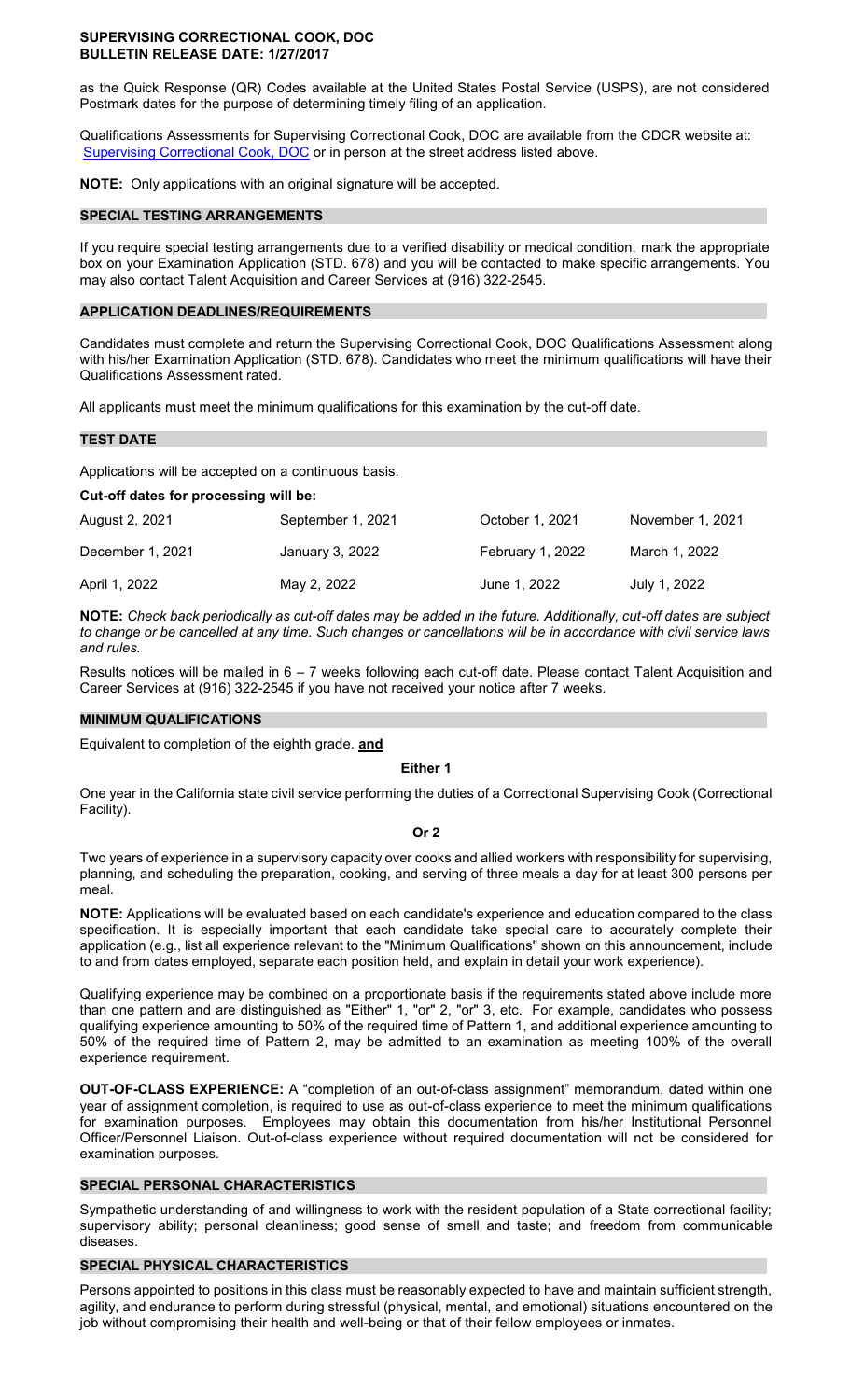#### **SUPERVISING CORRECTIONAL COOK, DOC BULLETIN RELEASE DATE: 1/27/2017**

Assignments include sole responsibility for the supervision of inmates and/or the protection of personal and real property.

# **POSITION DESCRIPTION AND LOCATION(S)**

A **Supervising Correctional Cook, DOC,** is a first level supervisor who plans, organizes, supervises, and assists with the preparation, cooking, and serving of food to inmates and employees; supervises the maintenance of food service equipment, supplies, and work areas; directs, trains, supervises and evaluates the work of inmates and employees and takes or recommends appropriate action; may have responsibility for one of the central kitchens in a multi-facility; maintains order and supervises the conduct of inmates; protects and maintains the safety of persons and property; maintains security of working areas and work materials; inspects premises for contraband, such as weapons or illegal drugs and performs other related work.

Position(s) exist Statewide in CDCR.

# **EXAMINATION PLAN**

**EXAMINATION INTERVIEWS WILL NOT BE HELD.** This examination will consist of a Qualifications Assessment weighted 100%. To obtain a position on the eligible list, applicants must achieve a minimum rating of 70.00% on the Qualifications Assessment.

The Qualifications Assessment is designed to elicit a range of specific information regarding each candidate's knowledge, skill, abilities, and potential to effectively perform the duties relative to the classification. Candidates who meet the minimum qualifications will have their Qualifications Assessment rated and successful candidates will be placed on an eligible list. **SUBMISSION OF THE QUALIFICATIONS ASSESSMENT IS MANDATORY.**  Candidates who do not submit a completed Qualifications Assessment will be eliminated from this examination.

## **Qualifications Assessment -- Weighted 100.00%**

**Scope:** Emphasis in the examination will be on measuring competitively, relative to job demands, each candidate's:

# **Knowledge of:**

- 1. Principles, procedures, and equipment used in the storage, care, preparation, cooking (including baking), dispensing, and serving food in large quantities.
- 2. Kitchen sanitation and safety measures used in the operation, cleaning, and care of utensils, equipment, and work areas.
- 3. Food handling sanitation.
- 4. Food values as well as nutritional and economical substitutions within food groups.
- 5. Food accounting.
- 6. Use of purchase orders for food and equipment.
- 7. Methods of cutting and preparing meat.
- 8. Training methods.
- 9. Principles of effective supervision.
- 10. Laws and rules governing supervision of inmates, including disciplinary actions, inmate appeals, and work incentive programs.
- 11. The Department's Equal Employment Opportunity Program objectives.
- 12. A supervisor's role in the Equal Employment Opportunity Program, and the processes available to meet equal employment objectives.

# **Ability to:**

- 1. Plan palatable and adequate menus.
- 2. Plan, organize, and direct the work of others.
- 3. Adjust rations to changing needs.
- 4. Keep inventories and make requisitions.
- 5. Use of appropriate equipment.
- 6. Judge food quality.
- 7. Prepare and cook all food groups.
- 8. Determine food quantities necessary for groups of varying size.
- 9. Direct the preparation of special diets (both medical and religious).
- 10. Plan food production to schedule.
- 11. Communicate effectively at a level required for successful job performance.
- 12. Plan and conduct in-service training programs.
- 13. Analyze situations accurately and adopt an effective course of action.
- 14. Keep records and prepare reports.
- 15. Effectively contribute to the Department's Equal Employment Opportunity objectives.

The Job Analysis identifies job duties and job requirements for the classification and may be referenced in preparing for the examination. The Job Analysis for the Supervising Correctional Cook, DOC is available on the CDCR website at: [CDCR Job Analysis.](https://www.cdcr.ca.gov/Career_Opportunities/HR/OPS/Exams/Analysis/index.html)

**Note:** To ensure a fair and equitable opportunity for all competitors, CDCR does not authorize the gathering of informal study groups or the distribution of informal sample test questions to prepare for examinations. Additionally, pursuant to California Government Code Sections 19680 and 19681, candidates are not to obtain or discuss test questions and/or answers from current or prior examinations to prepare for upcoming examinations.